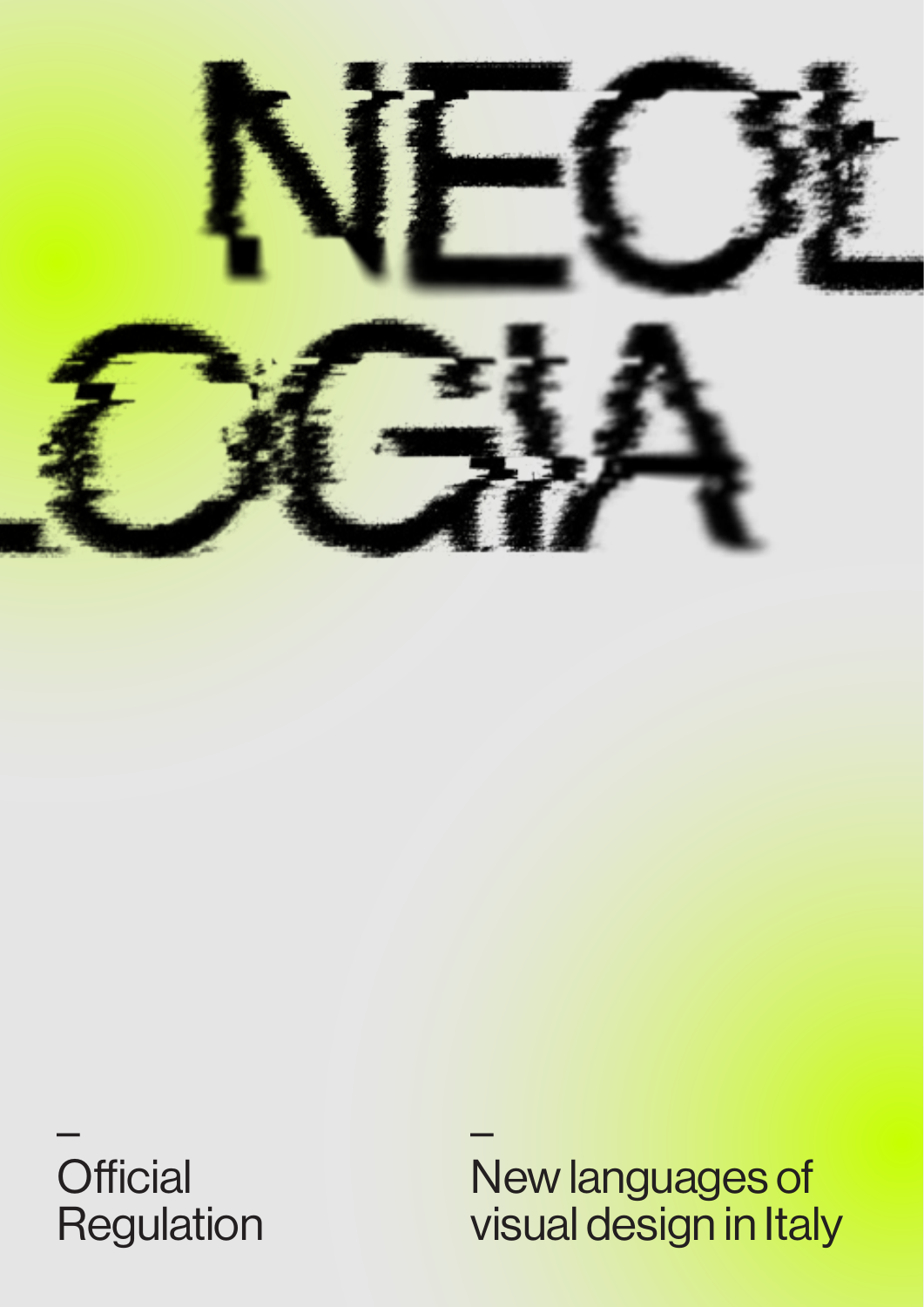An open call whose aim is to make young creatives stand out, in order to celebrate quality and experimentation in the visual communication world. A physical and virtual space that turns the spotlight on the new generations of Italian designers.

# Deadline call 30.05.22

— Age 18–30

All the projects will be evaluated and selected by an internal jury, composed of experts in the graphic design field, who will contact the authors to examine the projects in depth and evaluate the potential publishing. All the selected works will be published on www.graphicdays.it/neologia that will host a selection of the best artworks. The aim is to keep an eye on the new generations of graphic and visual designers to celebrate contemporary visual design in Italy. Among these, 100 projects will be exhibited during Graphic Days® festival edition number seven, from September 17 to October 2 2022.

Further information on: www. graphicdays.it/neologia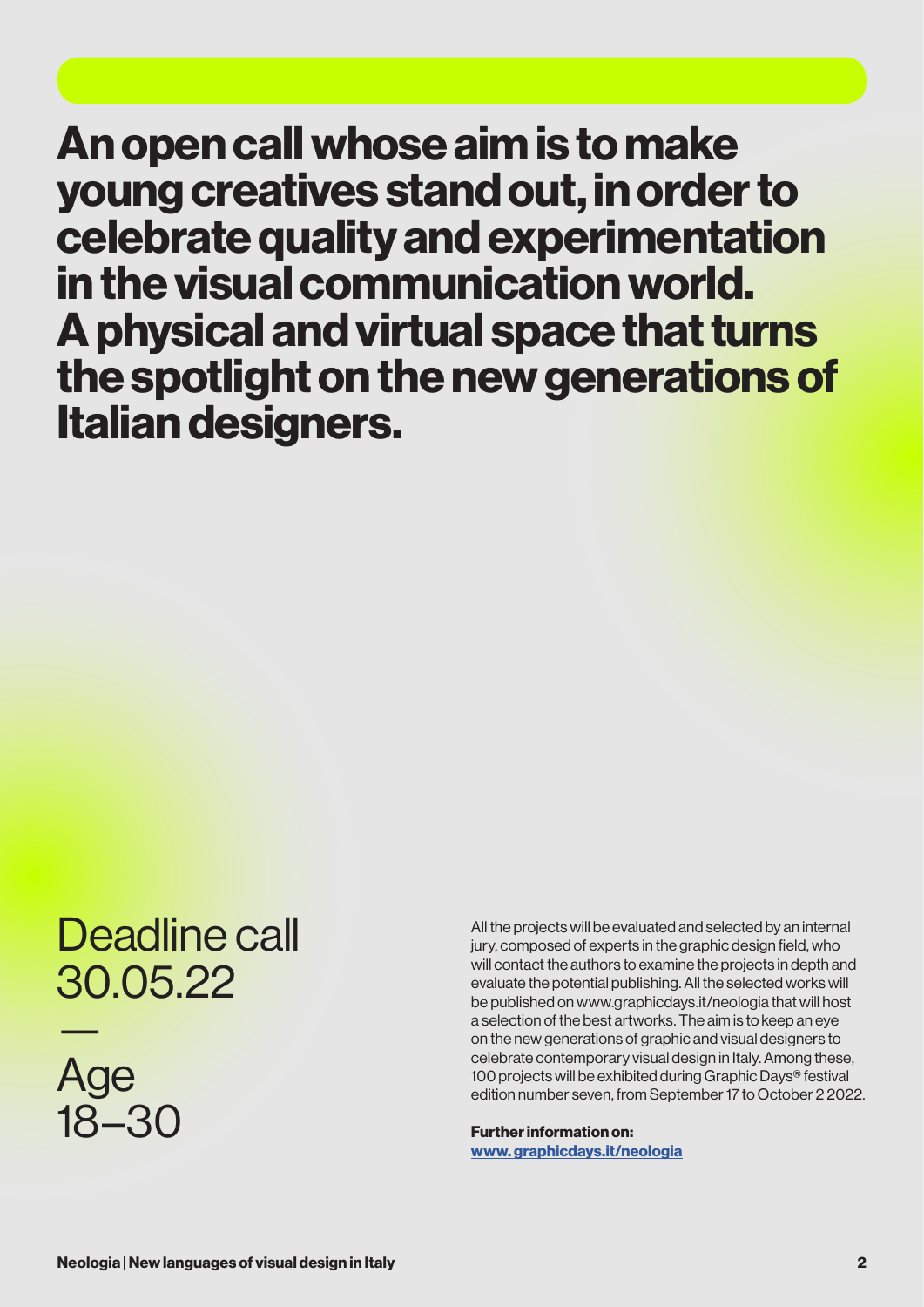| 1. Rules<br>for participation        | Participation is free. To submit your project you need to fill out the form online<br>www.graphicdays.it/neologia/carica-il-progetto. Each participant can upload<br>only one project. You can take part individually or as a group, as explained at<br>point three of this declaration. There is no specific theme for any category: you<br>are invited to submit the most representative project of your career (academic or<br>professional), characterized by strong experimentation. The deadline to fill out the<br>form and submit your work is May 30 2022 at 23:59.                                                                                                                                                                                                                                                                                                                                                                                                                                                                                                                                                                                                                                                                                                                                |
|--------------------------------------|-------------------------------------------------------------------------------------------------------------------------------------------------------------------------------------------------------------------------------------------------------------------------------------------------------------------------------------------------------------------------------------------------------------------------------------------------------------------------------------------------------------------------------------------------------------------------------------------------------------------------------------------------------------------------------------------------------------------------------------------------------------------------------------------------------------------------------------------------------------------------------------------------------------------------------------------------------------------------------------------------------------------------------------------------------------------------------------------------------------------------------------------------------------------------------------------------------------------------------------------------------------------------------------------------------------|
| 2. Requirements<br>for participation | You can take part in the contest if you are between 18 and 30 at the date of<br>publication of the notice:<br>The candidates must be born in Italy or have lived in Italy for the last two years;<br>The evaluation is focused on the project, but we also ask you to upload your<br>$\bullet$<br>portfolio or state a website, social media or behance profile;<br>The project must be maximum one year old from the date of publication of the<br>$\bullet$<br>notice.                                                                                                                                                                                                                                                                                                                                                                                                                                                                                                                                                                                                                                                                                                                                                                                                                                    |
| 3. Group participation               | Groups are allowed to take part in the contest, provided that you are a studio, a<br>collective or a students group with a defined identity and a website or social media<br>profile. Each team needs to fill out one form and is allowed to submit only one<br>project. Each person of the group must be between 18 and 30 and you are not<br>allowed to take part in the contest also individually.                                                                                                                                                                                                                                                                                                                                                                                                                                                                                                                                                                                                                                                                                                                                                                                                                                                                                                       |
| 4. Categories<br>and accepted media  | The four categories are: Motion Graphic, Editorial Design, Poster Design and GIF.<br>The accepted files are reported below. Each project must meet the requirements.<br>However, we are looking for experimental works and a mixture of visual languages<br>is appreciated.                                                                                                                                                                                                                                                                                                                                                                                                                                                                                                                                                                                                                                                                                                                                                                                                                                                                                                                                                                                                                                 |
|                                      | <b>Motion Graphic</b><br>Every Motion Graphic project is accepted, such as: motion typography, stop<br>motion, flat motion, 2D or 3D animation. We accept the following sizes: 1920x1080<br>pixel (16: 9), 1080x1080 pixel or 1024x768 pixel (4: 3). The minimum length of the<br>video is 15s and the maximum is 60s. It is also required to send a 1080x1080 pixel<br>preview image. Submission: please create a folder named "firstname_lastname_<br>titleoftheproject" or "nameofthestudio_titleoftheproject" and specify the Google<br>Drive, Dropbox link in the form www.graphicdays.it/neologia/carica-il-<br>progetto. In addition to that, please specify on the form a Youtube or Vimeo link<br>where we can see your project published online. The selected projects will remain<br>available to the Print Club Torino Association until October 2 2024 and may be<br>exhibited in other contexts by notifying the authors, without the need for new<br>authorization.                                                                                                                                                                                                                                                                                                                          |
|                                      | <b>Editorial Design</b><br>Every Editorial Design project is accepted, such as: Magazine, Fanzine, Books,<br>Thesis projects, etc. We accept the following size: the project must be a pdf file,<br>150ppi (mid resolution, max 10Mb). Submission: please create a folder named<br>"firstname_lastname_titleoftheproject" or "nameofthestudio_titleoftheproject"<br>and specify the Google Drive, Dropbox or WeTransfer link in the form<br>www.graphicdays.it/neologia/carica-il-progetto. If selected, the original<br>project must be sent from the candidate to Associazione Print Club Torino and<br>it will be kept until October 2 2024. Images: candidates will be asked to upload 5<br>pictures of the project (focused on the typeset, cover or packaging). The pictures<br>need to be JPEG or PNG size 16:9, RGB (max 1Mb per photo) and they need to be<br>uploaded in the same folder in Google Drive, Dropbox. The images contextualize<br>the project and will be subject to evaluation because they will be published on our<br>official website in case of selection. The selected projects will remain available to<br>the Print Club Torino Association until October 2 2024 and may be exhibited in<br>other contexts by notifying the authors, without the need for new authorization. |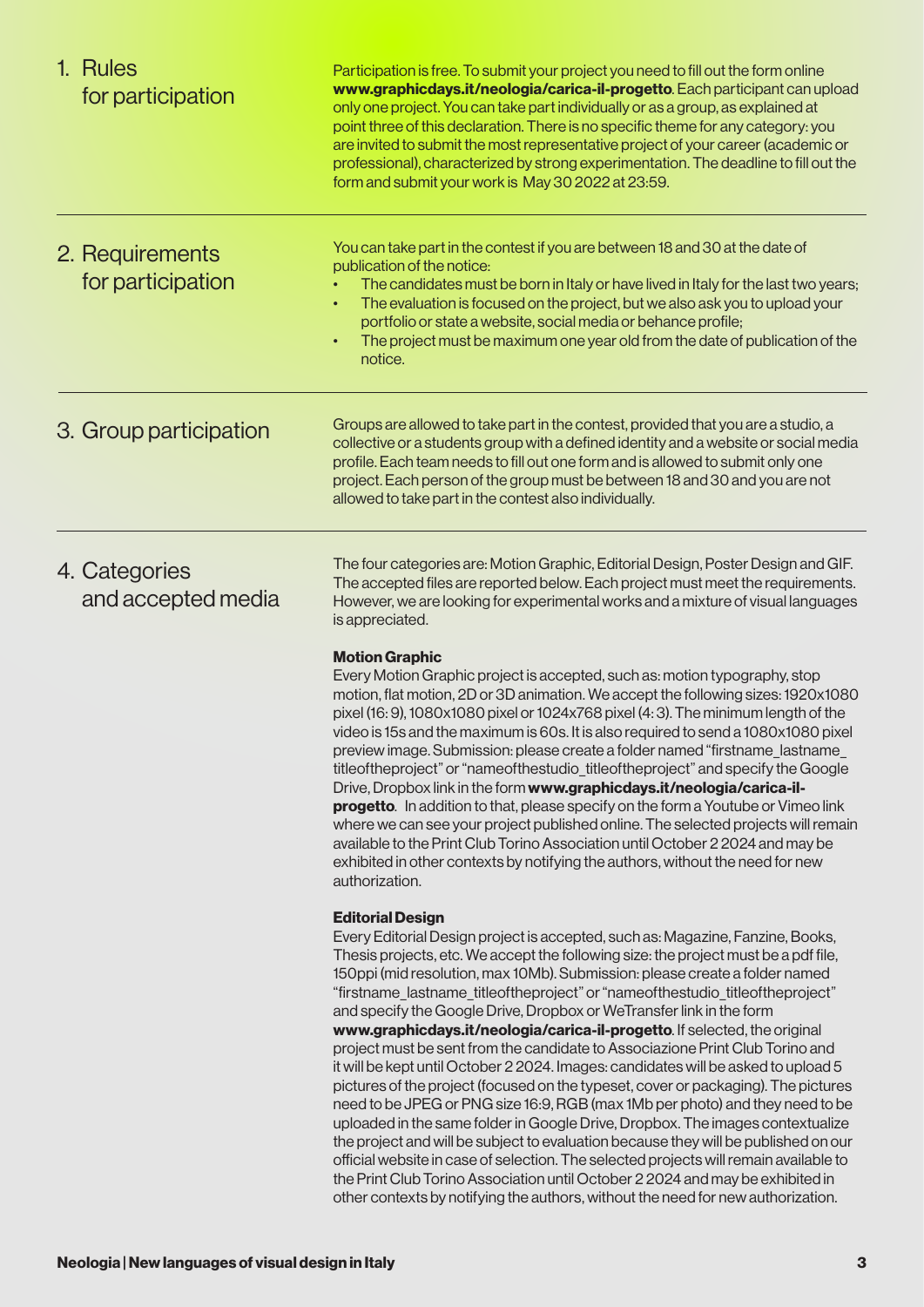#### Poster Design

| Format: the Poster Design projects must be submitted in two versions: dimensions    |
|-------------------------------------------------------------------------------------|
| 70x100 cm and 50x70 cm, pdf 300ppi (max 5Mb) both RGB and CMYK.                     |
| Submission: please create a folder named "firstname lastname titleoftheproject"     |
| or "nameofthestudio titleoftheproject" and specify the Google Drive, Dropbox link   |
| in the form www.graphicdays.it/neologia/carica-il-progetto. We ask you to           |
| send photos of the printout or 16: 9 horizontal mockups (max 1Mb for each). If the  |
| poster is created with analog printing techniques please add to the folder some     |
| pictures of your artwork clearly visible and with some details (max 3 photos, max   |
| 1Mb each). In this case, please specify the printing technique used for the artwork |
| in the section "note aggiuntive" in the form online.                                |
|                                                                                     |

The original sent by the candidates, if selected, will remain available to the Print Club Torino Association until October 2 2024 and may be exhibited in other contexts by notifying the authors, without the need for new authorization.

#### **GIF**

The GIF project must be a graphic artwork (repeated as loop) without any sound. In this category we are looking for high-quality and original projects. It is also required to send a 1080x1080 pixel preview image. We accept the following size: 1080x1080pixels. The minimum length of the video is 5s and the maximum is 10s. Submission: please create a folder named "firstname\_lastname\_titleoftheproject" or "nameofthestudio\_titleoftheproject" and specify the Google Drive, Dropbox link in the form www.graphicdays.it/neologia/ carica-il-progetto. In addition to that, please specify on the form a Youtube or Vimeo link where we can see your project published online. The selected projects will remain available to the Print Club Torino Association until October 2 2024 and may be exhibited in other contexts by notifying the authors, without the need for new authorization.

## Selection criteria 5. and communications

The submitted projects will be evaluated and selected by an internal jury, made of experts in the graphic design field, who will contact the authors to examine the project in depth and evaluate the potential publishing. The Organization reserves the right to invite external judges who will be announced on our social media channels. All the selected projects will be published on the official Graphic Days<sup>®</sup> website which will host a selection of the best artworks to keep an eye on the new generation of Italian visual designers. Selection criteria: visual design quality, uniqueness and experimentation of techniques, languages and tools. You are allowed to submit a project created for a client or for a personal research. Further information or requests related to this regulation must be sent to this email: call@neologia.it. Further information will be constantly updated on www. graphicdays.it/neologia/maggiori-informazioni.

6. Reward

The selected projects will be published on the official website www. graphicdays.it/neologia. Among these, 100 projects will be displayed during Graphic Days® festival edition number seven, from September 17 to October 2 2022, within Neologia exhibition. The chosen works will be part of a dynamic and international environment including some of the best personalities in the visual communication field.

#### 7. Privacy Policy

Personal data will be processed in full compliance with the provisions of Regulation (EU) 2016/679, General Data Protection Regulation (GDPR). Italian law will apply to any dispute concerning the Contest. By submitting their works, participants explicitly and irrevocably agree that the Court of Turin will have sole jurisdiction over disputes. Associazione Culturale Print Club Torino is designated as the Data Controller. Pursuant to privacy legislation, any data provided will be processed for the following purposes: evaluation of works, selection of works, invitations to meetings and all purposes deemed to be functional to carry out the Contest,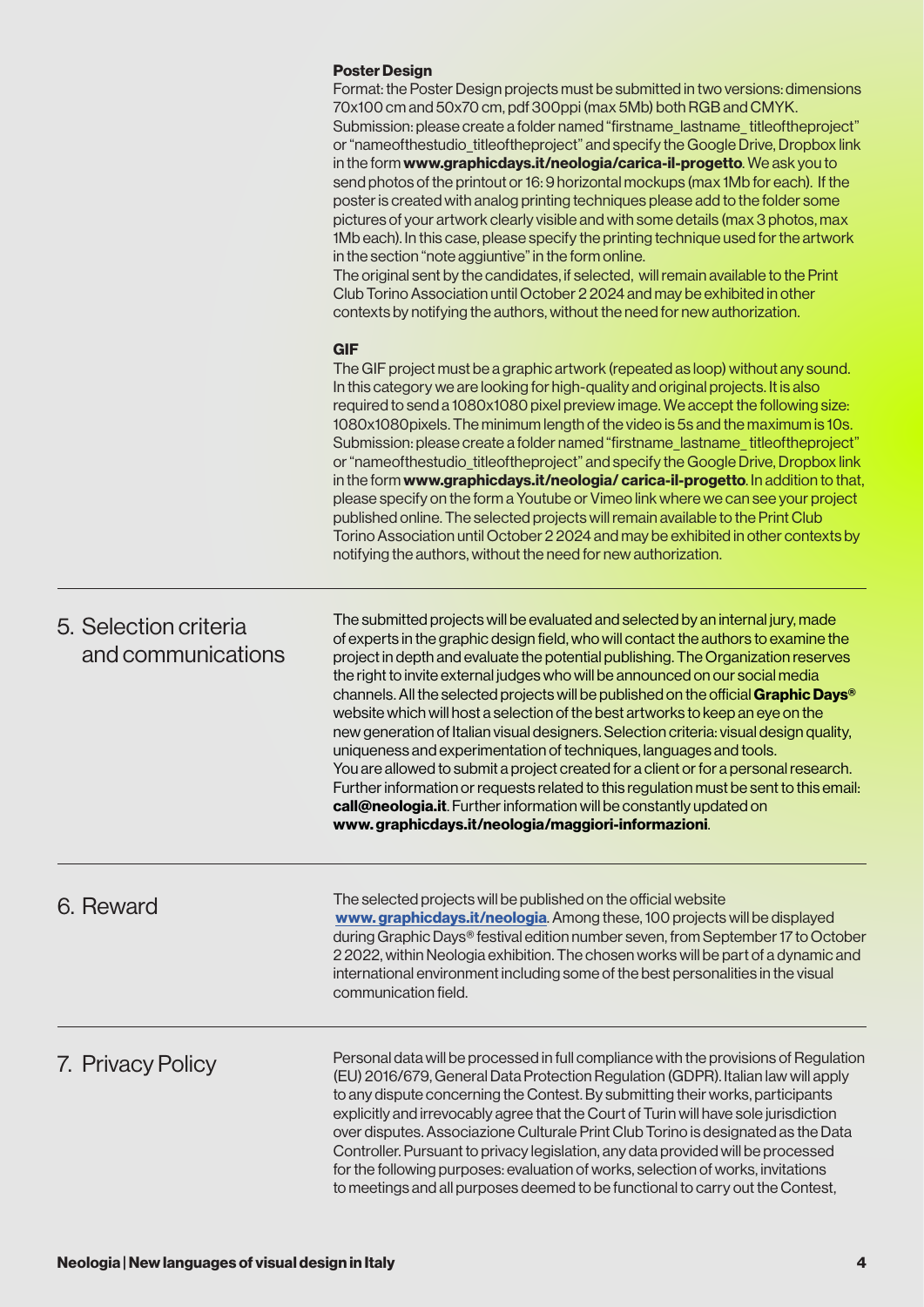as well as and to comply with statutory requirements. Data will be processed at the headquarters of Associazione Print Club Torino, through paper and/or electronic methods, in compliance with safety and confidentiality measures. Data will be stored for the length of time set out in applicable statutory and regulatory provisions. Data provided will be shared by the Data Controller with other Organizers, for purposes related to the Contest. Data may also be shared with third parties in order to comply with administrative, fiscal and legal requirements. At any time, participants can exercise their rights towards the Data Controller by sending a request to call@neologia.it.

### 8. Copyright

Candidates are responsible for the uniqueness of the project submitted, they must declare to be holders of all moral and patrimonial copyrights related to their entries. In the event of disputes, authors will hold the Organizers free from any liability, costs and charges of any nature that may be incurred as a result of work contents. Proposals can be submitted only by their author (or group leader), who, by doing so, declares and warrants ownership of his work, and that his submission does not violate any rights of third parties and any applicable law. Participants declare the originality of the proposal presented, knowing how to ensure its authorship and thus relieving the Organizers from any liability arising from possible claims to third parties in the field of copyright and related. The participants grant the Organizers an irrevocable, perpetual, non-exclusive, transferable and royalty-free license, valid internationally to use and publicly

display their works, citing the authors and the Contest (Neologia) in exhibitions, catalogs, and visual paper and digital supports. Any other use of the works must be agreed with the authors, possibly for a fee, as determined by the parties. This could include, by way of example: artistic and cultural promotion activities and educational material.

#### 9. Approval

Participation to the Contest implies full acceptance of the conditions set out in the present regulation. Associazione Print Club Torino is the main sponsoring institution of Graphic Days®, the project dedicated to Italian and international visual design and it is the exclusive creator of the Contest Neologia.